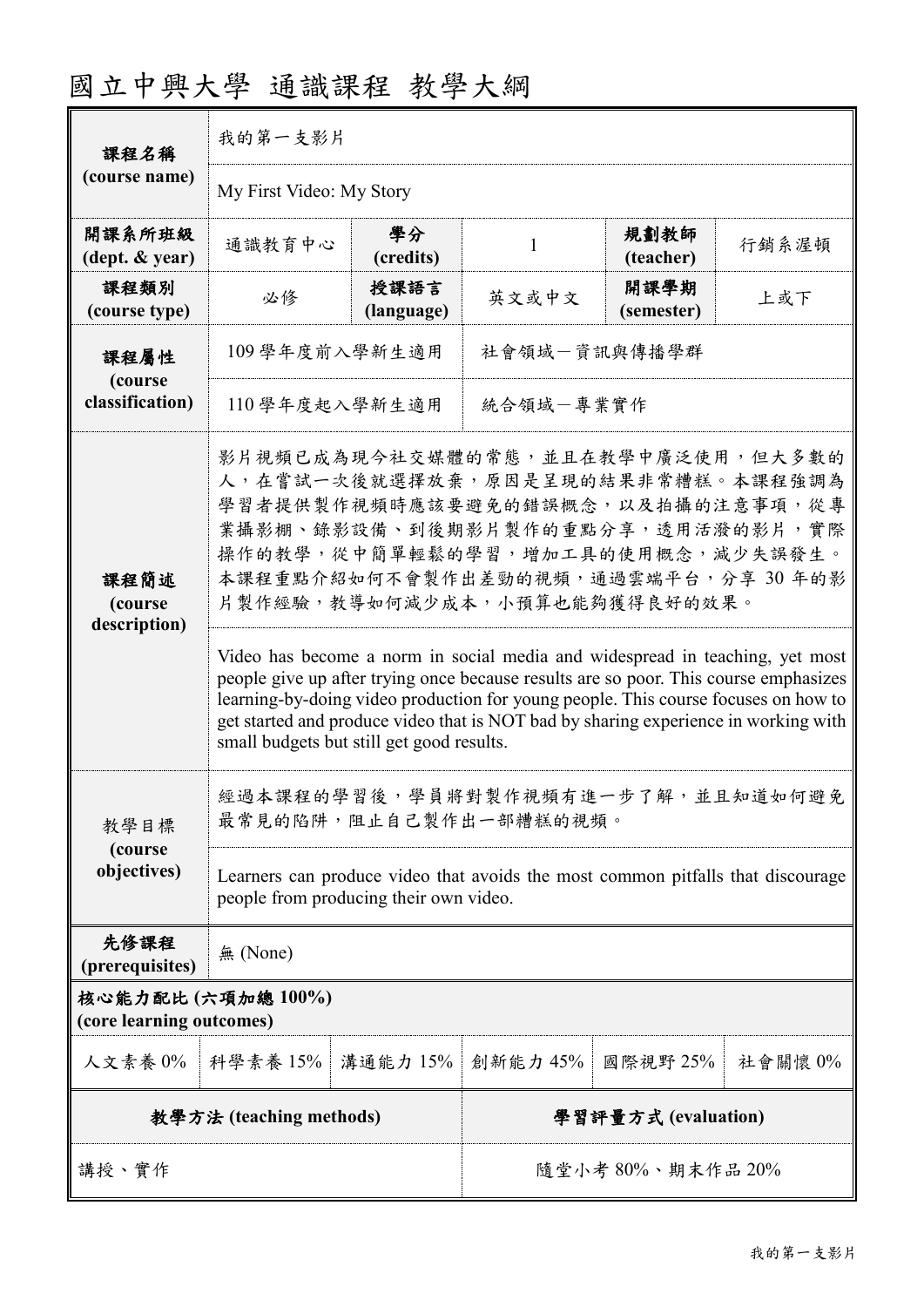#### 授課內容(單元名稱與內容、習作 **/** 考試進度、備註) **(course content and homework / tests schedule)**

| 主題        | 單元             | 單元名稱                                     | 習作 / 考試進度 |
|-----------|----------------|------------------------------------------|-----------|
| 課程簡介      | $\mathbf{1}$   | My First Video: My Story                 | 影片隨堂考     |
| 主題一:認識攝影棚 | $\overline{2}$ | 攝影棚介紹                                    | 影片隨堂考     |
|           | 3              | 攝影棚作業流程 / 禮儀                             | 影片隨堂考     |
|           | $\overline{4}$ | Taking Control / Preparation             | 影片隨堂考     |
|           | 5              | Setting the Stage                        | 影片隨堂考     |
|           | 6              | Shoot the Video / Video Projects         | 影片隨堂考     |
|           | $\tau$         | <b>Review Examples</b>                   | 影片隨堂考     |
| 主題二:介紹設備  | 8              | <b>Studio vs Location</b>                | 影片隨堂考     |
|           | 9              | <b>Lighting Setup</b>                    | 影片隨堂考     |
|           | 10             | <b>Working With Talent</b>               | 影片隨堂考     |
|           | 11             | Online Video Posting / Subtitles (CC/OC) | 影片隨堂考     |
|           | 12             | After the Shoot                          | 影片隨堂考     |
|           | 13             | Intro to Vegas                           | 影片隨堂考     |
|           | 14             | Intro to Editing                         | 影片隨堂考     |
| 主題三:剪輯    | 15             | <b>Intermediate Editing</b>              | 影片隨堂考     |
|           | 16             | <b>Advanced Editing</b>                  | 影片隨堂考     |
|           | 17             | Intro to Audio                           | 影片隨堂考     |
|           | 18             | Sharing and Exporting                    | 作品-PSA    |

### 教科書與參考書目(書名、作者、書局、代理商、說明) **(textbook & other references)**

NA(自編教材,無教科書或參考書目)

## 課程教材(教師個人網址請列在本校內之網址)

**(teaching aids & teacher's website)**

iLearning 平台

### 課程輔導時間

**(office hours)**

另行公告